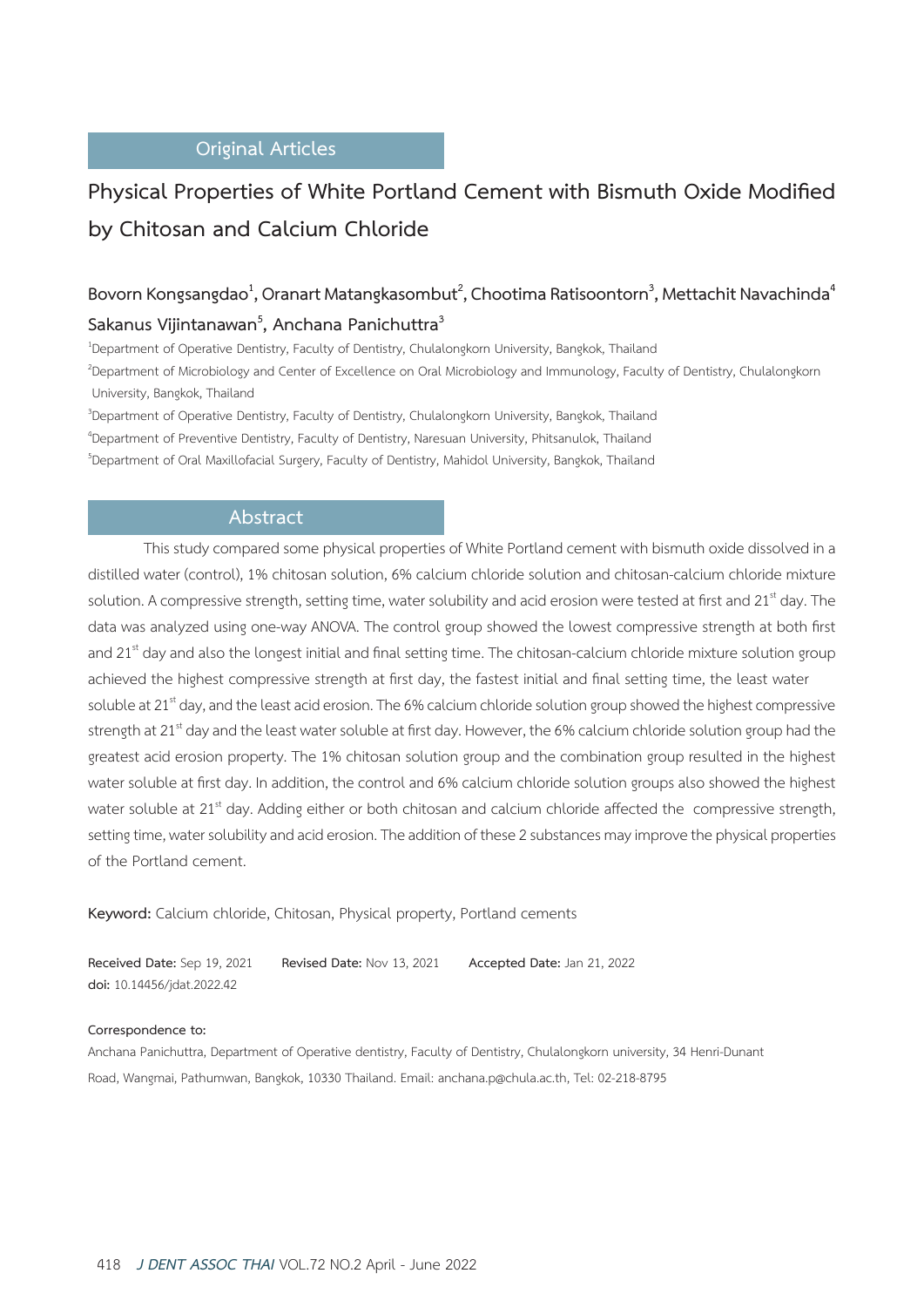# **Introduction**

Bioceramic is a biocompatible ceramic compound because of its similarity to a biological hydroxyapatite. It also shows an osteoconductive effect to a promote bone formation $^{\rm 1}$  and available for using in dentistry under various trade names such as ProRoot® MTA (Dentsply Endodontics, Tulsa, USA), MTA Angelus (Angelus Soluções Odontológicas, Londrina, Brazil).

Mineral trioxide aggregate (MTA) was first described in a dental scientific literature in 1990s and has been used mainly for endodontic applications.<sup>2</sup> Studies on the MTA reveal a good sealing ability, biocompatibility and bioactivity. Several review articles have described the use of the MTA for many applications such as a pulp capping material, pulpotomy, root end filling, root repair material and apexification.<sup>3-6</sup> However, MTA has some clinical implications including a discoloration potential, presence of toxic elements in the material composition, difficult handling characteristics, long setting time and high material cost.<sup>3-6</sup>

Portland cement (PC) and MTA shared the same based compositions. The possibility of clinical use of Portland cement has been considered as an alternative to MTA.<sup>7</sup> Previous studies showed that White ProRoot® MTA and two commercial White Portland cements mixed with bismuth oxide had a comparable chemical constituent, physical properties and biocompatibility to osteoblastic cells.<sup>8,9</sup>

Recently, a special attention has been made toward natural materials because of their biocompatibility and low toxicity.<sup>10</sup> Chitin is mainly found in exoskeleton of crustaceans and also in some fungi.11 Chitosan is a chitin derived polymer which is produced by a de-acetylation of chitin. Many biomedical applications have been applied for chitosan to promote wound healing, calcium absorption, osteoinductivity and tissue regeneration.<sup>12</sup> The chitosan was also mixed with several calcium rich cements including the calcium phosphate cement, gypsum and concrete cement to improve mechanical properties, physical properties, antibacterial properties and regenerative enhancement.<sup>13-15</sup>

In addition, calcium chloride  $(CaCl<sub>2</sub>)$  is the most common accelerating agent used in calcium-rich cement for reducing setting time $16$  and improving the physical properties<sup>17</sup> by accelerating the hydration and the crystallization process.

Regarding to many interesting characters of White Portland cement (PC) such as low price, comparable physical and biological properties to MTA, adding the chitosan and calcium chloride as additives to PC may be effective in terms of enhancement of physical properties. Therefore, the aim of this study was to investigate the physical properties of White Portland cement with bismuth oxide modified by the chitosan and CaCl<sub>2</sub>. .

# **Material and Methods**

# **Preparation of materials**

# Powder preparation

Thai Portland cement (TPC) type I brand Tiger Decor for Terrazzo's work normal setting time formula (Siam Cement Group, Bang Sue, Bangkok, Thailand manufactured to Thai industrial standard no.133 2556) was selected as a precursor. The cement was mixed with extra pure 99% dibismuth trioxide powder (BO; LOBA CHEMIE, Mumbai, INDIA) by a milling machine with ratio 4(TPC):1(BO) for 24 hours. Liquid preparation

Liquid parts were prepared into 4 groups as shown in the table 1.

*Table 1 Detail of liquid part of each group*

| $\frac{1}{2}$ and $\frac{1}{2}$ became by again pairs by each side of |                                                                |
|-----------------------------------------------------------------------|----------------------------------------------------------------|
| Group                                                                 | Liquid components                                              |
| Control                                                               | Distilled water                                                |
| 1%CS                                                                  | 1% Chitosan in 1% acetic acid solution                         |
| 6%CC                                                                  | 6% Calcium chloride in distilled water                         |
| $1\%$ CS + 6%CC                                                       | 1% Chitosan and 6% Calcium chloride in 1% acetic acid solution |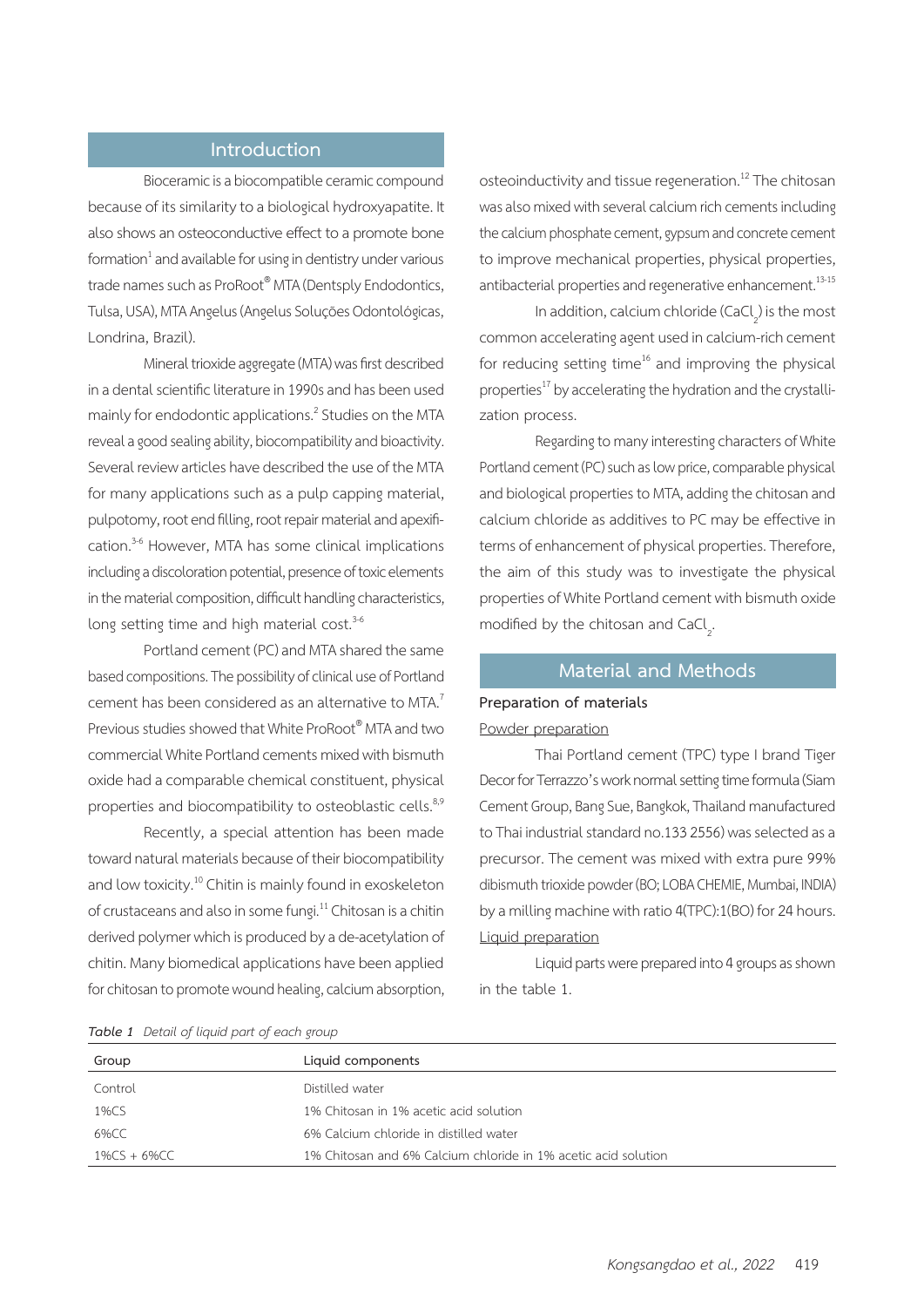The chitosan solution was prepared by dissolving 1700 kDa with 90% degree of deacetylation chitosan powder (Marine Bio Resources, Muang, Samutsakhon, Thailand) into 1% acetic acid solution. The calcium chloride and combination solution were prepared by dissolving calcium chloride dehydrate powder (Merck KGaA, Darmstadt, Germany) into distilled water and chitosan in 1% acetic acid solution. These concentrations were chosen according to a pilot study which revealed maximally dissolved chitosan and calcium chloride power in solvents.

The mixing of power and liquid were made in ratio 3:1 respectively with a cement spatula on a glass slab within 60 seconds to achieve smooth consistency. **Physical properties testing**

The method of testing compressive strength, setting time and acid erosion testing were modified from international organization for standardization (ISO) 9917-1: 2007 (standard for water-based dental cements). The water solubility testing method was modified from ISO 6876: 2012 (standard for root canal sealing material) All physical properties testing 10 samples in each group .

## **Compressive strength measurement**

The 10 cylindrical specimens in each group were prepared by stainless steel split mold (4 mm-diameter and 6 mm-height as shown in figure 1A) and kept at 37 $^{\circ}$ C and 100% humidity for 24 hours. Then specimens were removed from the mold, specimens with visible voids and defect were excluded. The included specimens were grinding with a wet 400 grade silicon carbide paper and kept in distilled water at 37°C. At 24 hours and 21 $^{\rm st}$  day, the samples were picked up and placed in desiccator chamber for an hour before testing. The compressive strength was measured by Universal Testing Machine (LR10K; LLOYD Instruments, Bognor Regis, West Sussex, England) with crosshead speed 1mm/min-1. The compressive strength was calculated by using the fracture load (N) divided by the specimen's cross-section area and recorded in MPa.



Figure 1 Show the specimen of compressive strength (1A), water solubility (1B) and acid erosion (1C) testing method.

### **Setting time measurement**

Ten samples in each group were tested. Setting time was determined by using the Gilmore needle method. The freshly mixed cement of each group was placed into stainless steel mold (8 x 10 x 5 mm) and conditioned at more than 90% humidity and 37 $\mathrm{^0C}$ . The needle mass of 100 g and 400 g were used to determine initial setting time and final setting time respectively. The setting time is the total time from the start of mixing until the time when needle failed to make a completed circular indentation in the cement.

#### **Water solubility measurement**

The 20 cylindrical specimens in each group (20 mmdiameter and 1.5 mm-height with 6 mm copper wire insertion as shown in figure 1B) were prepared and storage in a condition of more than 90% humidity and  $37^{\circ}$ C for 24 hours. The included specimens were polished and dried in the oven at  $105^{\circ}$ C for 3 hours and cooled in the desiccator.

Glass bottles (W<sub>)</sub> and specimens (W<sub>s</sub>) were weighted before testing. The specimen was then individually placed into the bottle containing 50 ml of distilled water, then it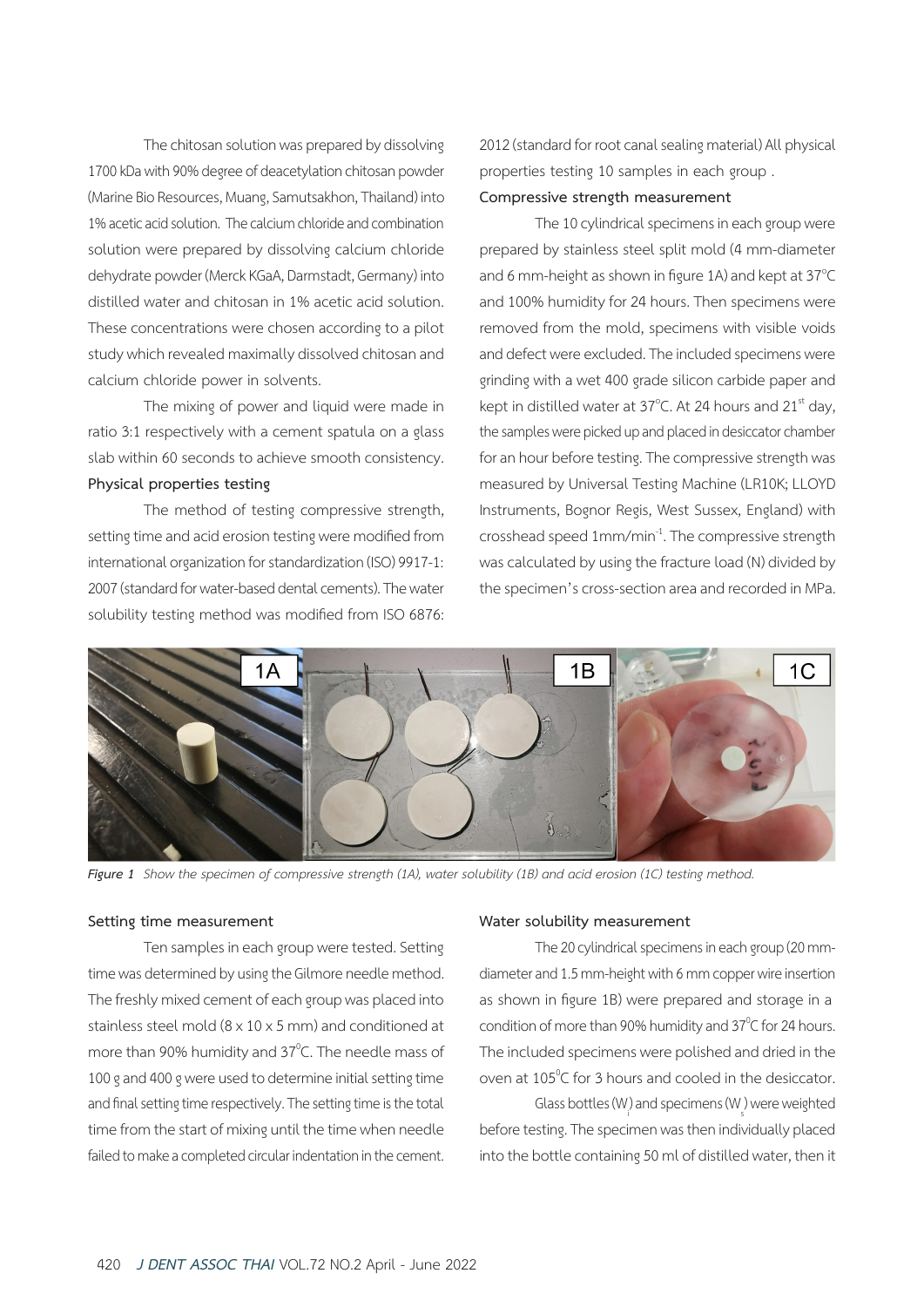was transferred to the incubator chamber at 37 $^{\circ}$ C. At 24 hours and  $21<sup>st</sup>$  day, ten specimens were removed from the water and the bottle of water was placed in the hot air oven to evaporate the water, then cooled down. The bottles of water were weighted again as W<sub>,</sub>). Water solubility at 24 hours and 21th day were calculated with this given equation;  $(W_{f} - W_{i}) \times 100 / (W_{s}).$ 

## **Acid erosion measurement**

Ten samples in each group were tested. This test consisted three parts; preparation of eroding solution, preparation of specimens and measurement of acid erosion.

## **Preparation of eroding solution**

Dissolved 16.54 g of lactic acid and 1.84 g of sodium lactate in 2,000 ml of deionized water for 18 hours before using. pH of the solution was controlled at  $2.74 \pm 0.02$ .

## **Preparation of test specimens**

The cement was filled in a hole of the specimen holder (cement space Ø5 x 2 mm as shown in figure 1C) and maintained at 37°C with a relative humidity of at least 90%. After 24 hours, the specimens were polished using the abrasive paper with continuous water irrigation until acquired flat surface and the thickness of specimen and specimen holder were within 5 um difference.

## **Measurement of acid erosion**

The thickness of specimen was measured at the center. The average thickness of specimen holder was measured at 4 points. The difference between these two thicknesses was called  $D_{0}$ .

The specimen was immersed in 30 ml of the eroding solution. After 24 hours, the specimen was removed and rinsed with deionized water. The specimen was again measured the thickness at the center. The difference between the specimen thickness and specimen holder thickness was called  $D_t$ .

Eroding depth (D) was calculated with following equation:  $D = D_t - D_0$ 

### **Statistical and data analysis**

Data were statistically analyzed using IBM SPSS Statistics for Windows, Version 22.0 (IBM, Armonk, NY, USA). All data were represented as mean ± standard deviation. The data of each group was plotted and the distribution curve was analyzed together with the Kolmogorov-Smirnov test with  $p$  value = 0.05. Compressive strength (MPa), setting time (minutes), water solubility (% mass loss), and depth of eroding sample (mm) were performed using Oneway ANOVA (*p* = 0.05) followed by Tukey's test to evaluated the effect of each additive to control.

# **Results**

### Compressive strength at 1<sup>st</sup> and 21<sup>st</sup> day

The result was displayed in figure 2. The control group showed the lowest compressive strength at both  $1<sup>st</sup>$  and 21<sup>st</sup> days ( $p<0.001$ ). The 1%CS+6%CC group had the highest compressive strength at  $1<sup>st</sup>$  day ( $p < 0.001$ ). The 6%CC group showed the highest compressive strength at 21st day *(p<0.001).*

### **Initial and final setting time**

The result was displayed in figure 3. The control group had the slowest initial and final setting time *(p<0.001).* The 1%CS+6%CC group had the fastest initial and final setting time *(p<0.001).*

## Solubility at 1<sup>st</sup> and 21<sup>st</sup> day

The result was displayed in figure 4. At  $1<sup>st</sup>$  day, the 1%CS and 1%CS+6%CC group showed the greatest percent mass loss while the 6%CC group had the least solubility  $(p<0.001)$ . At 21<sup>st</sup> day, the control group and 6%CC group showed similar result which was the highest percent mass loss *(p<0.001).* The 1%CS+6%CC group had the lowest soluble at  $21<sup>st</sup>$  day ( $p < 0.001$ ).

#### **Acid erosion**

The result was displayed in figure 5. The 6%CC group showed the highest eroding depth while the 1%CS+ 6%CC group was the least eroded *(p<0.001).*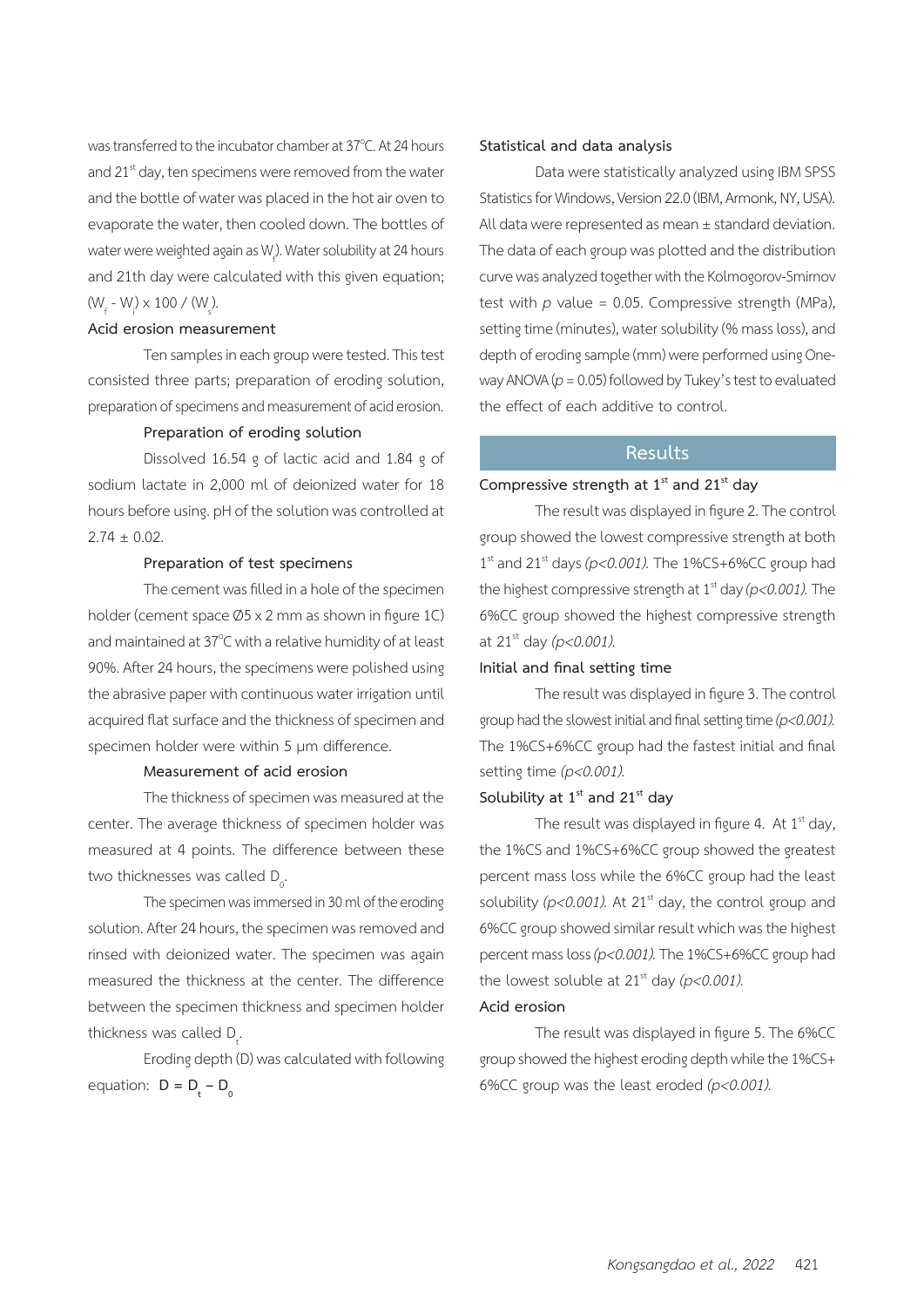

*Figure 2 The mean compressive strength at 1st and 21st day of each group expressed as mean MPa ± SD \*represents a significant change compared with the control at p < 0.05*



*Figure 3 The mean initial and setting time of each groups expressed as mean minutes ± SD \* represents a significant change compared with the control at p < 0.05*



*Figure 4 The mean water solubility at 1st and 21st day of each group expressed as mean % mass loss ± SD \* represents a significant change compared with the control at p < 0.05*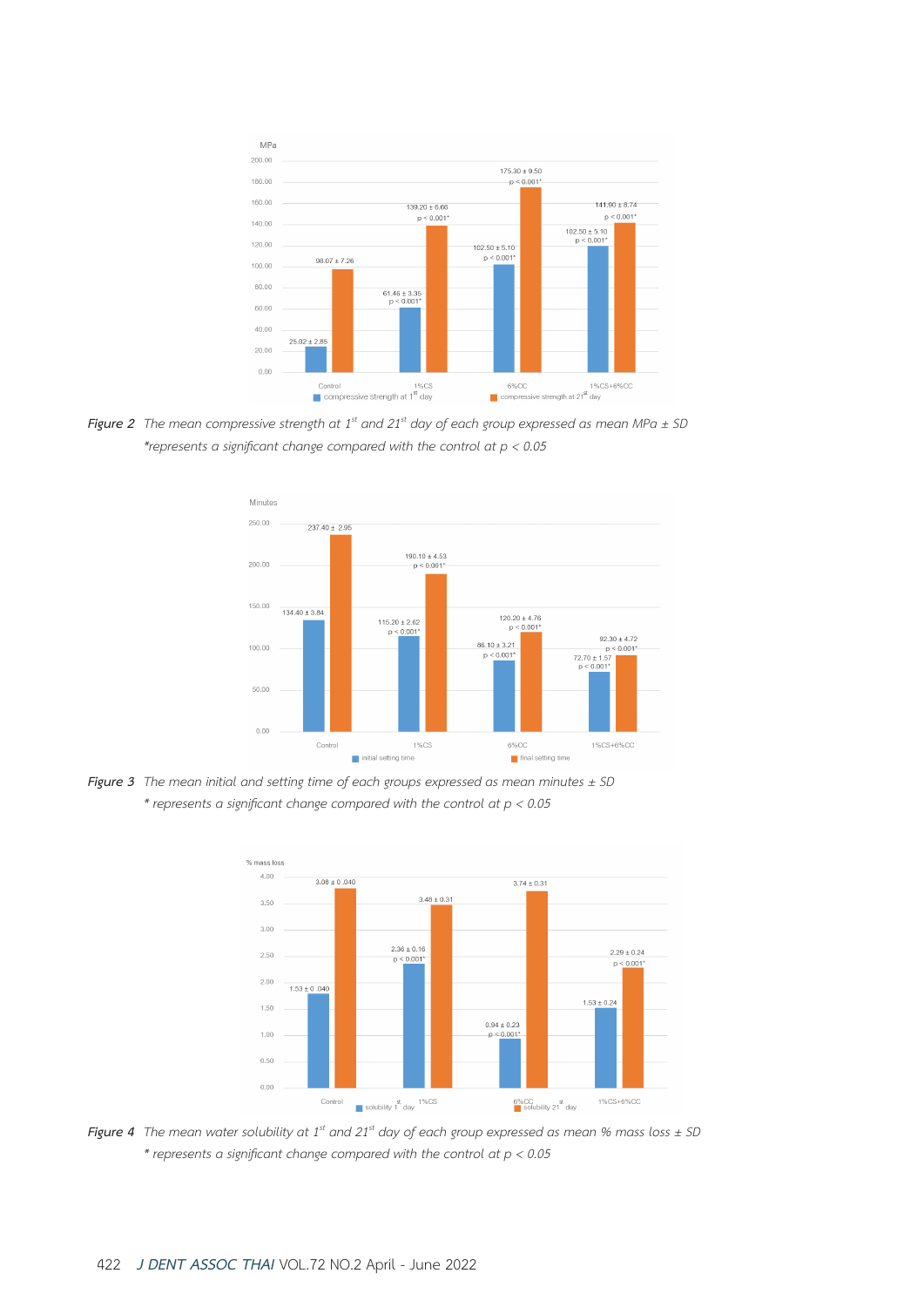

*Figure 5 The mean acid erosion of each group expressed as mean µm ± SD \* represents a significant change compared with the control at p < 0.05*

## **Discussion**

Bioceramic cement was used as several dental materials such as a root end filling, root repairing and pulp capping materials. Mineral trioxide aggregate (MTA) is one of the bioceramic material which is considered as a gold standard material for an apical root-end surgery, perforation reparation, pulp capping and root-end fillings because of superior biocompatibility and good sealing ability.<sup>18,19</sup> However, it has some disadvantages including a long setting time, high material cost and excessive early solubility.<sup>3-6</sup>

There are many additives such as a methylcellulose and CaCl<sub>2</sub> which were able to enhance the physical properties of the bioceramic cement.<sup>16</sup> The CaCl<sub>2</sub> is an accelerator of the setting time and the methylcellulose is used to increase washout resistance.<sup>16,20</sup> Present study attempted to develop better biomaterial from Portland cement (PC) which contained similar based compositions as MTA including dicalcium silicate, tricalcium silicate and tricalcium aluminate.17 PC uses the hydration process for its setting or hardening reaction. Most of the hydration process occurs during first 3-4 weeks, although complete hydration may even take 1-2 years.<sup>21,22</sup> Therefore, we tested at 2 times, first day based on (ISO) 9917-1: 2007 (standard for water-based dental cements) and 21<sup>st</sup> day compared to Torabinejard's studies.<sup>23</sup> Even though the physical properties were tested by one examiner, the SD value was in an acceptable range according to the same study<sup>23</sup>.

Several studies showed comparable physical properties between these two materials.<sup>20,,23-26</sup> PC exhibited slightly lower compressive strength at first day, but the compressive strength of PC was higher after 21 days.<sup>23</sup> Initial and final setting time of PC was faster than MTA.<sup>24, 25</sup> PC showed lesser soluble at first day but higher at 21<sup>st</sup> day.<sup>26</sup>

Chitosan was added to PC to improve mechanical and biological properties. It is linear polysaccharide composed from glucosamine and N-acetyl glucosamine subunit. The proportion between these units is called the degree of de-acetylation. A molecular weight and degree of deacetylation (DDA) determined properties of the chitosan because they increased amino and hydroxyl groups.<sup>27</sup> These functional groups can improve mechanical properties of cement because they were active binding sites to calcium ion from calcium rich cement. The functional groups formed crosslinking between cement crystalized particles and improved cement cohesion which is called "cement glue"28. And also promote cementogenesis, periodontal regeneration and promote initial attachment of osteoblasts and fibroblast.<sup>29-31</sup>

The compressive strength was improved after adding chitosan to the PC. The chitosan was hypothesized to chelate the calcium ion from modified PC to form a stronger interfacial transition zone around calcium silicate hydrate gel during a crystallization process. It also removed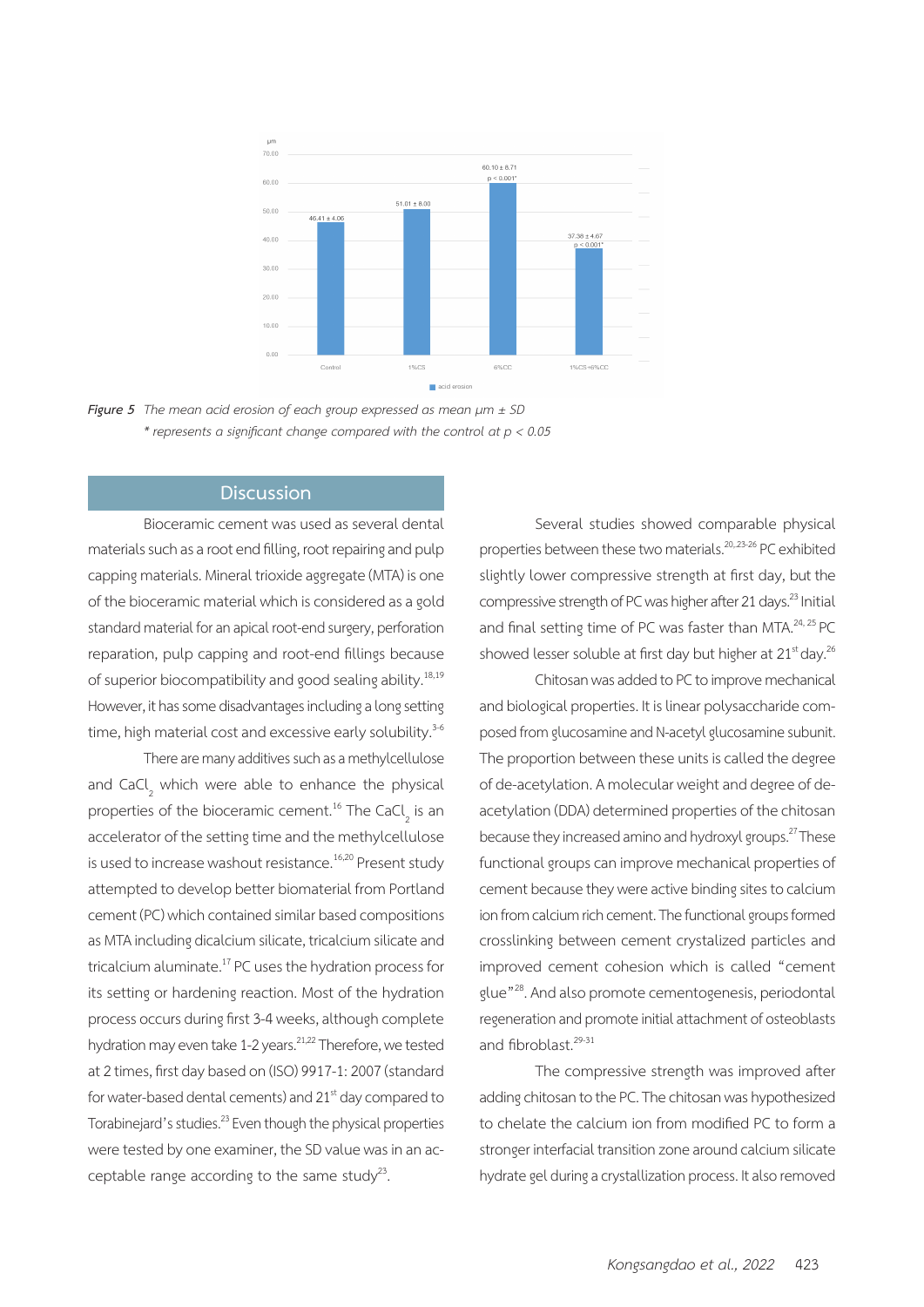an excess water from a hydration process and refined cement pores.<sup>15,31</sup> The crosslinking between PC and chitosan made cement denser and increased a strength to modified PC. The result was similar to previous study which added the chitosan fiber combined with a gelatin to the calcium phosphate cement. They also found that the chitosan formed a chemical bond and mechanical interlocking to the cement particles so the cement was improved a flexural strength.<sup>32</sup>

However, chitosan is considered as a cement retarder because it can interrupt an ionic balance of cement components during the setting process.<sup>33</sup> It coated anhydrous surfaces of cement particle and prevented an initial attack by water.<sup>34</sup> Panahi *et al.* added chitosan to the cement which prolonged final setting time and decreased compressive strength.<sup>35</sup> In contrast, the present study found the chitosan solution slightly reduced the initial and final setting time. Similarly, Kamali *et al.* found significantly shorter setting time and stronger compressive strength.<sup>34</sup>

The different properties of cement may be resulted from the difference cement coating ability. $20,30$  The coating property is increased by lower molecular weight and lower concentration of chitosan. Both Panahi's and Kamali's studies were used 2%, high concentration of medium molecular weight chitosan so their cements had less retarder effect.<sup>34,35</sup> They assumed that optimum chitosan gel layer on the cement surface may bind the metal ion in cement solution and act as nucleation site for the setting process which increased the compressive strength.

Calcium chloride (CaCl<sub>2</sub>) is a soluble salt admixture which accelerates hydration process of the calcium rich cement.36 It has been used as cement setting accelerator in dental materials such as Biodentine® . Previous studies use 2-15% calcium chloride mixing with PC and MTA.<sup>37-40</sup> We selected 6% CaCl<sub>2</sub> because it was the highest concentration that the chitosan completely dissolved without any precipitation from pilot study. Our study found that 6% CaCl<sub>2</sub> significantly increased the compressive strength, reduced the initial and final setting time and decreased the water solubility at first day. Similarly, Bortoluzzi *et al.* 

found that 10% calcium chloride added to MTA and PC significantly reduced the setting time, decreased the water solubility and increased the pH.<sup>37</sup> They suggested that a penetration of CaCl<sub>2</sub> in the pores of the cements, which strongly accelerated the hydration of silicates, led to faster crystallization process and shorter setting time.<sup>37</sup> Similar to Rapp P *et.al* and Torkittikul *et al*, they found that the compressive strength of modified PC was increase when added 1-8% CaCl<sub>2</sub> however the higher concentration than 8% CaCl<sub>2</sub> decreased the compressive.<sup>38,39</sup> There are two reasons explaining the greater compressive strength after adding CaCl<sub>2</sub>. First, adding the CaCl<sub>2</sub> increases calcium silicates components that mainly responsible for the compressive strength of cement. Second, density of the cement paste is decreased. The ions and water can easily penetrate through the cement particles so greater rate of cement hydration is achieved which gives high early strength.<sup>39-42</sup> In contrast, some previous studies found CaCl decreased the compressive strength of the MTA.<sup>16,40,41</sup> The different outcomes may cause by the different concentration of CaCl<sub>2</sub> and types of cement that affected the setting process and compressive strength.

Adding CaCl<sub>2</sub> to the chitosan solution prevented the retarder effect of chitosan which made thicker but less sticky cement paste. The chelated chitosan solution was thickened the cement paste liked chitosan solution but not made in difficult to blend and less sticky cement paste. Previous study mixed the chelated chitosan with CaCl<sub>2</sub> to an oil well cement. They found the thickening time reduction of the cement paste.<sup>43</sup> Faster setting time was described by some of the hydroxyl and amine groups of chitosan bid to the calcium ion and arranged to bridging polymer network chitosan calcium complex. These networks enwrapped the cement and water. Subsequently, it created the cluster of cement and water spreading throughout the cement slurry.<sup>43</sup>

The solubility of set root canal sealer should not be exceed 3% by mass according to ISO 6876-2012 (root canal sealing material standard). The solubility of modified PC in this study was less than standard. This property is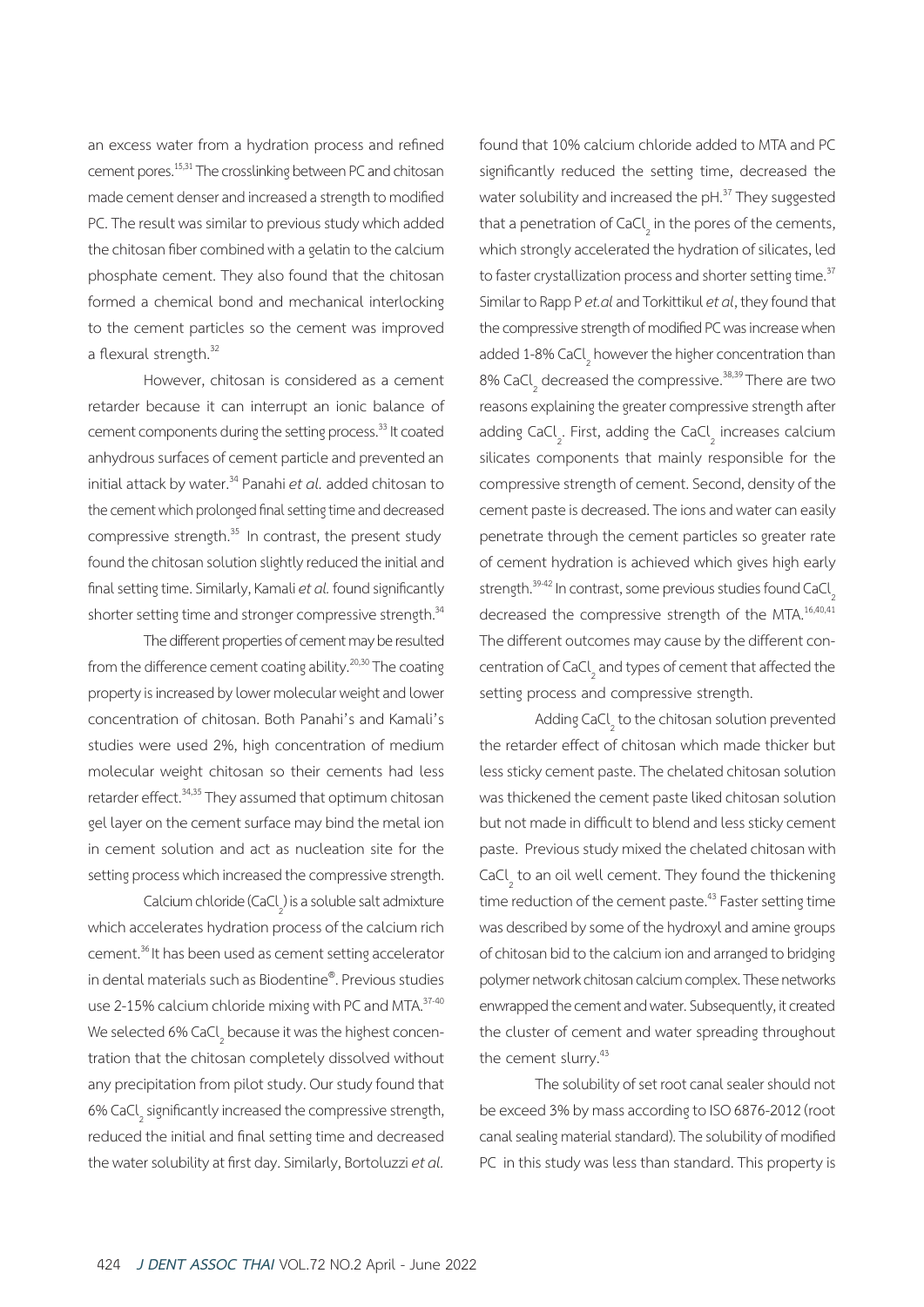one of multifactorial that make the three-dimensional hermetic seal which prevent reinfection of root canal system.<sup>44,45</sup> Nevertheless, the limitation of this study is that only some physical properties were investigated. Further research into the study of other physical properties including bacterial leakage, solubility in tissue fluid, pushout resistance and biocompatibility are suggested.

## **Conclusion**

Adding either or both chitosan and calcium chloride affected the compressive strength, setting time, water solubility and acid erosion. These two substances may be option to improve some physical properties of cement.

## **Acknowledgement**

This study was supported by staff at a Residency Training Program in Endodontics and Dental Material Laboratory, Faculty of Dentistry, Chulalongkorn University, Bangkok.

#### **Conflict of interest statement**

No conflict of interest in connection with this article.

## **References**

1. Cheng L, Ye F, Yang R, Lu X, Shi Y, Li L, *et al.* Osteoinduction of hydroxyapatite/β-tricalcium phosphate bioceramics in mice with a fractured fibula. *Acta biomaterialia* 2010;6(4):1569-74.

2. Lee SJ, Monsef M, Torabinejad M. Sealing ability of a mineral trioxide aggregate for repair of lateral root perforations. *J Endod*  1993;19(11):541-4.

3. Percinoto C, De Castro AM, Pinto L. Clinical and radiographic evaluation of pulpotomies employing calcium hydroxide and trioxide mineral aggregate. *General dentistry* 2005;54(4):258-61. 4. Chaollai AN, Monteiro J, Duggal M. The teaching of management of the pulp in primary molars in Europe: a preliminary investigation in Ireland and the UK. *Eur Arch Paediatr Dent* 2009;10(2):98-103. 5. Park JB, Lee JH. Use of mineral trioxide aggregate in the open apex of a maxillary first premolar. *J Oral Sci* 2008;50(3):355-8.

6. Mooney GC, North S. The current opinions and use of MTA for apical barrier formation of non-vital immature permanent incisors by consultants in paediatric dentistry in the UK. *Dent Traumatol*  2008;24(1):65-9.

7. Oliveira MGd, Xavier CB, Demarco FF, Pinheiro ALB, Costa AT, Pozza DH. Comparative chemical study of MTA and Portland cements. *Braz Dent J* 2007;18(1):3-7.

8. Sirichaivongsakul S, Panichuttra A. Comparison of chemical composition and physical properties of two Thai White Portland cements with bismuth oxide versus White ProRoot MTA. *CU Dent J* 2013;31(2):145-58.

9. Jearanaiphaisarn T. Cytotoxicity of two Thai white portland cements mixed with bismuth oxide in human alveolar osteoblasts. *CU Dent J* 2009;19:20.

10. Watkins R, Wu L, Zhang C, Davis RM, Xu B. Natural productbased nanomedicine: recent advances and issues. *Int J Nanomed*  2015;10:6055.

11. Spin-Neto R, De Freitas RM, Pavone C, Cardoso MB, Campana-Filho SP, Marcantonio RAC, *et al.* Histological evaluation of chitosanbased biomaterials used for the correction of critical size defects in rat's calvaria. *J Biomed Mater Res* 2010;93(1):107-14.

12. Costantino PD, Friedman CD, Lane A. Synthetic biomaterials in facial plastic and reconstructive surgery. *JAMA Facial Plastic Surgery* 1993;9(01):1-15.

13. Ding SJ. Preparation and properties of chitosan/calcium phosphate composites for bone repair. *Dent Mater J* 2006;25(4):706-12. 14. Pan Z, Jiang P, Fan Q, Ma B, Cai H. Mechanical and biocompatible influences of chitosan fiber and gelatin on calcium phosphate cement. *J Biomed Mater Res B* 2007;82(1):246-52.

15. Bezerra UT, Ferreira RM, Castro-Gomes JP, editors. The effect of latex and chitosan biopolymer on concrete properties and performance. *Key Eng Mater* 2011;466:37-46.

16. Kogan P, He J, Glickman GN, Watanabe I. The effects of various additives on setting properties of MTA. *J Endod* 2006;32(6):569-72. 17. Bortoluzzi EA, Broon NJ, Duarte MAH, de Oliveira Demarchi ACC, Bramante CM. The use of a setting accelerator and its effect on pH and calcium ion release of mineral trioxide aggregate and white Portland cement. *J Endod* 2006;32(12):1194-7.

18. Camilleri J, Montesin F, Papaioannou S, McDonald F, Pitt Ford T. Biocompatibility of two commercial forms of mineral trioxide aggregate. *Int Endod J* 2004;37(10):699-704.

19. Shen YA, Peng B, Yang Y, Ma J, Haapasalo M. What do different tests tell about the mechanical and biological properties of bioceramic materials?. *Endod Topics* 2015;32(1):47-85.

20. Lin Q, Lan X, Li Y, Yu Y, Ni Y, Lu C, *et al.* Anti-washout carboxymethyl chitosan modified tricalcium silicate bone cement: preparation, mechanical properties and in vitro bioactivity. *J Mater Sci Mater Med* 2010;21(12):3065-76.

21. Darvell BW, Wu RC. "MTA"—an hydraulic silicate cement: review update and setting reaction. *Dent. Mater. J*;2011;27(5):407-22.

22. Niu LN, Jiao K, Zhang W, Camilleri J, Bergeron BE, Feng HL, *et al.* A review of the bioactivity of hydraulic calcium silicate cements. *J dent*;2014;42(5):517-33.

23. Torabinejad M, C.U. Hong, F. McDonald, T.R. Pitt Ford Physical and chemical properties of a new root-end filling material. *J Endod* ;1995;21(7):349-53.